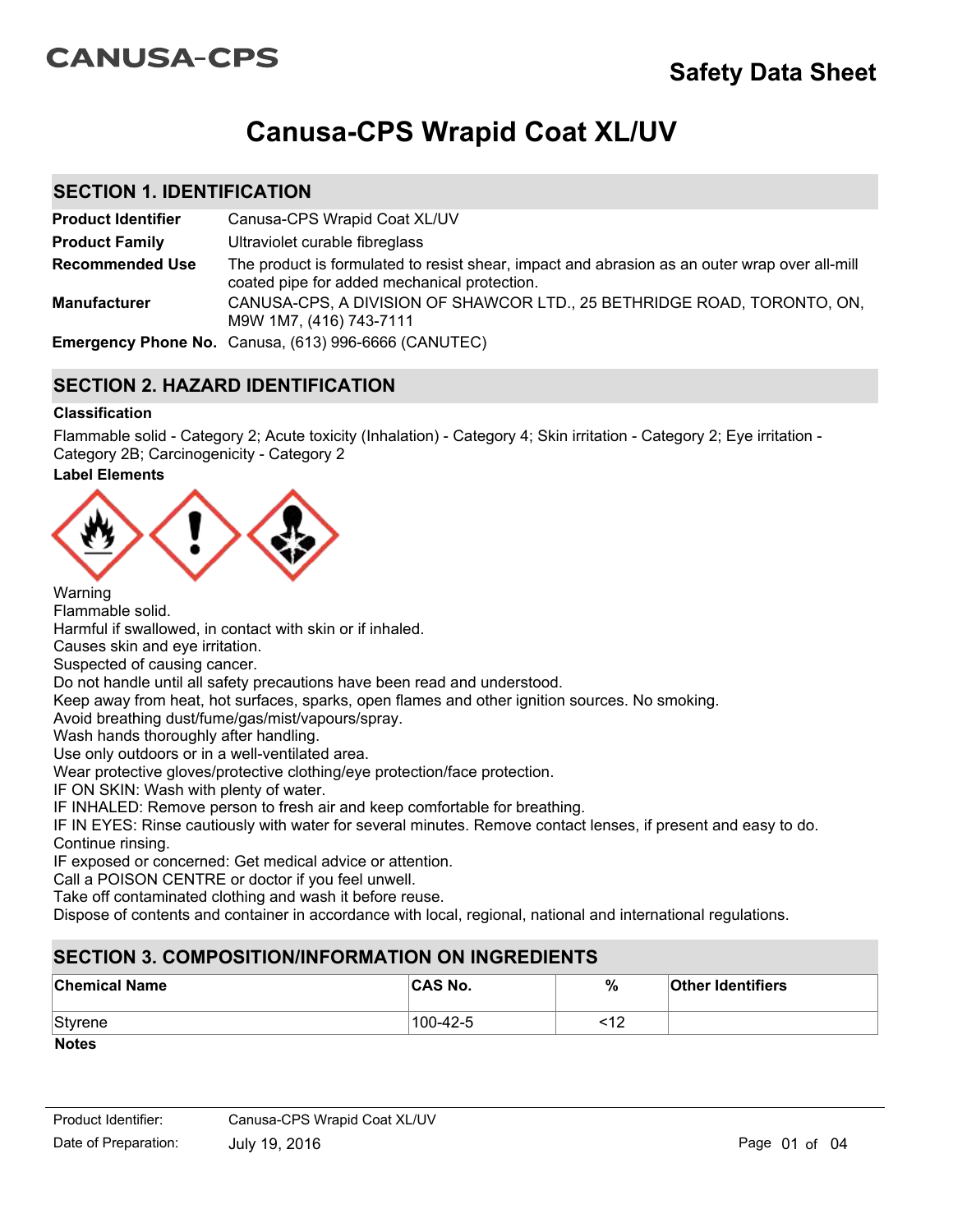The product consists of unsaturated polyester with fillers and glass fibres.

# **SECTION 4. FIRST-AID MEASURES**

### **First-aid Measures**

#### **Inhalation**

Take precautions to prevent a fire (e.g. remove sources of ignition). Remove source of exposure or move to fresh air. Keep at rest in a position comfortable for breathing. Get medical advice or attention if you feel unwell or are concerned.

#### **Skin Contact**

Take off immediately contaminated clothing, shoes and leather goods (e.g. watchbands, belts). Brush off loose particles from skin. Wash with plenty of water. If skin irritation occurs, get medical advice or attention.

#### **Eye Contact**

Quickly and gently blot or brush chemical off the face. Rinse the contaminated eye(s) with lukewarm, gently flowing water for 5 minutes, while holding the eyelid(s) open. If eye irritation persists, get medical advice or attention.

#### **Ingestion**

Rinse mouth with water. Get medical advice or attention if you feel unwell.

#### **First-aid Comments**

This product is flammable and a possible carcinogen. Take proper precautions to ensure your own safety before attempting rescue (e.g. (e.g. remove any sources of ignition and wear appropriate protective equipment). Provide general supportive measures (comfort, warmth, rest). Consult a doctor and/or the nearest Poison Control Centre for all exposures except under minor instances of inhalation or skin contact. All first aid procedures should be periodically reviewed by a doctor familiar with the material and its condition of use in the workplace.

#### **Most Important Symptoms and Effects, Acute and Delayed**

If inhaled: at high concentrations high vapour concentration may cause headache, nausea, dizziness, drowsiness and confusion. If in eyes: symptoms include slight redness and pain. If on skin: symptoms include slight redness and swelling.

# **SECTION 5. FIRE-FIGHTING MEASURES**

#### **Extinguishing Media**

#### **Suitable Extinguishing Media**

Carbon dioxide, dry chemical powder, appropriate foam, water spray or fog.

#### **Unsuitable Extinguishing Media**

Water is not effective for extinguishing a fire. It may not cool product below its flash point.

#### **Specific Hazards Arising from the Product**

Oxides of carbon.

#### **Special Protective Equipment and Precautions for Fire-fighters**

Evacuate area. Fight fire from a safe distance or a protected location. Approach fire from upwind to avoid hazardous vapours or gases. This chemical is a possible carcinogen. Firefighters may enter the area if positive pressure self-contained breathing apparatus (NIOSH approved or equivalent) and full Bunker Gear is worn.

# **SECTION 6. ACCIDENTAL RELEASE MEASURES**

## **Personal Precautions, Protective Equipment, and Emergency Procedures**

Do not touch damaged containers or spilled product unless wearing appropriate protective equipment.

#### **Environmental Precautions**

It is good practice to prevent releases into the environment. Do not allow into any sewer, on the ground or into any waterway.

## **Methods and Materials for Containment and Cleaning Up**

Collect using shovel/scoop or approved HEPA vacuum and place in a suitable container for disposal. Dispose of in compliance with applicable legislation.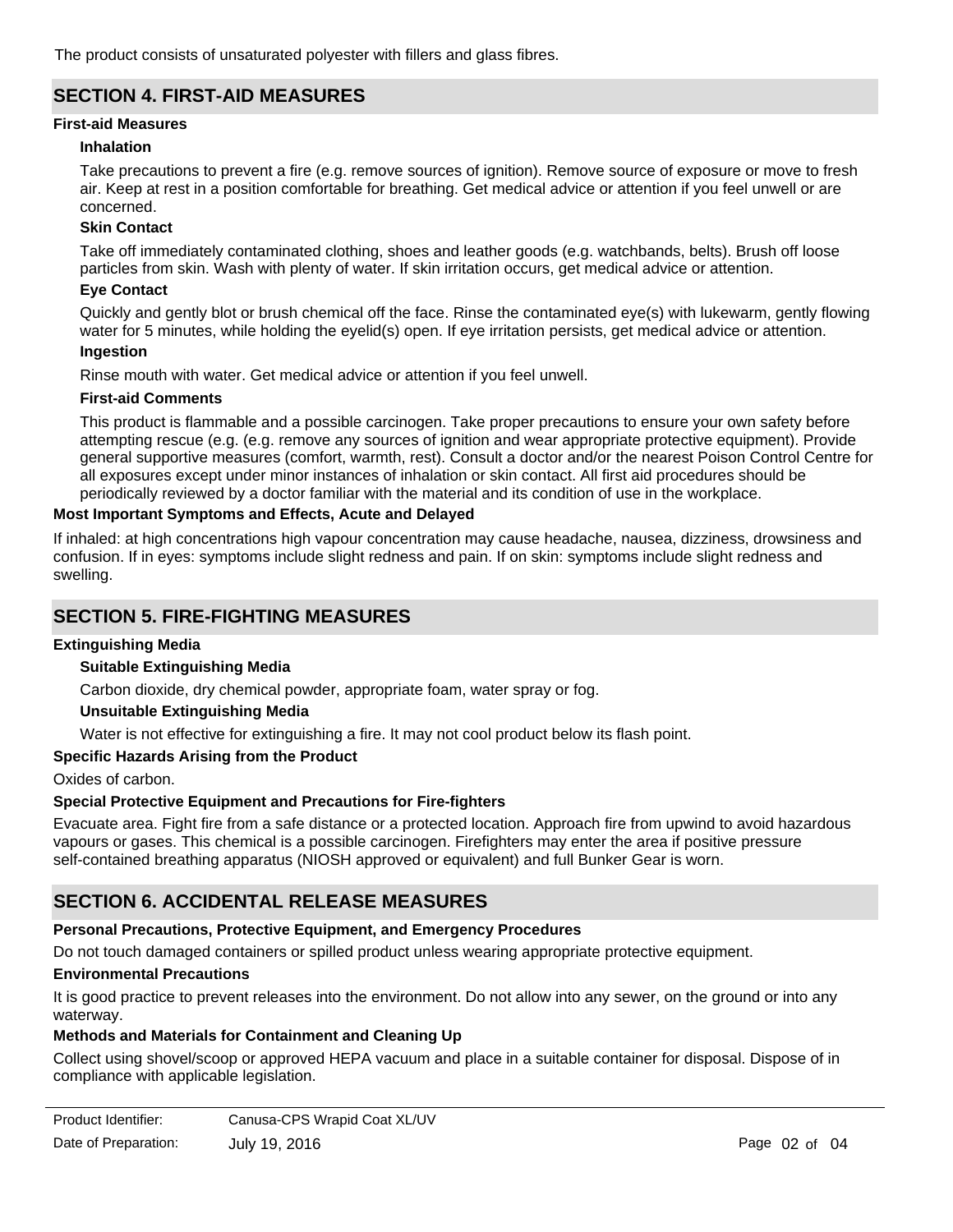# **SECTION 7. HANDLING AND STORAGE**

#### **Precautions for Safe Handling**

Avoid repeated or prolonged skin contact. Do not get in eyes. Keep away from heat, hot surfaces, sparks, open flames and other ignition sources. No smoking. Take precautionary measures against static discharges.

## **Conditions for Safe Storage**

Store in an area that is: cool. Between 10 and 25°C,

Well-ventilated, out of direct sunlight and away from heat and ignition sources, separate from incompatible materials (see Section 10: Stability and Reactivity). Always store material horizontally in box. Take precautionary measures against static discharges.

# **SECTION 8. EXPOSURE CONTROLS/PERSONAL PROTECTION**

# **SECTION 9. PHYSICAL AND CHEMICAL PROPERTIES**

| <b>Basic Physical and Chemical Properties</b> |  |  |  |  |
|-----------------------------------------------|--|--|--|--|
| 145 °C                                        |  |  |  |  |
| $33^{\circ}$ C                                |  |  |  |  |
| 3.6                                           |  |  |  |  |
| Insoluble in water                            |  |  |  |  |
|                                               |  |  |  |  |
| Solid                                         |  |  |  |  |
| Explosive properties: 1.1 - 8 vol%            |  |  |  |  |
|                                               |  |  |  |  |

# **SECTION 10. STABILITY AND REACTIVITY**

**Reactivity**

Keep away from peroxides.

# **SECTION 11. TOXICOLOGICAL INFORMATION**

## **STOT (Specific Target Organ Toxicity) - Single Exposure**

**Inhalation** Harmful. **Ingestion** Irritating to mouth, throat, and stomach.

# **SECTION 12. ECOLOGICAL INFORMATION**

# **SECTION 13. DISPOSAL CONSIDERATIONS**

#### **Disposal Methods**

Dispose of contents and container in accordance with local, regional, national and international regulations.

# **SECTION 14. TRANSPORT INFORMATION**

Not regulated under Canadian TDG regulations.

#### **Special Precautions** Not applicable

## **Transport in Bulk According to Annex II of MARPOL 73/78 and the IBC Code**

Not applicable